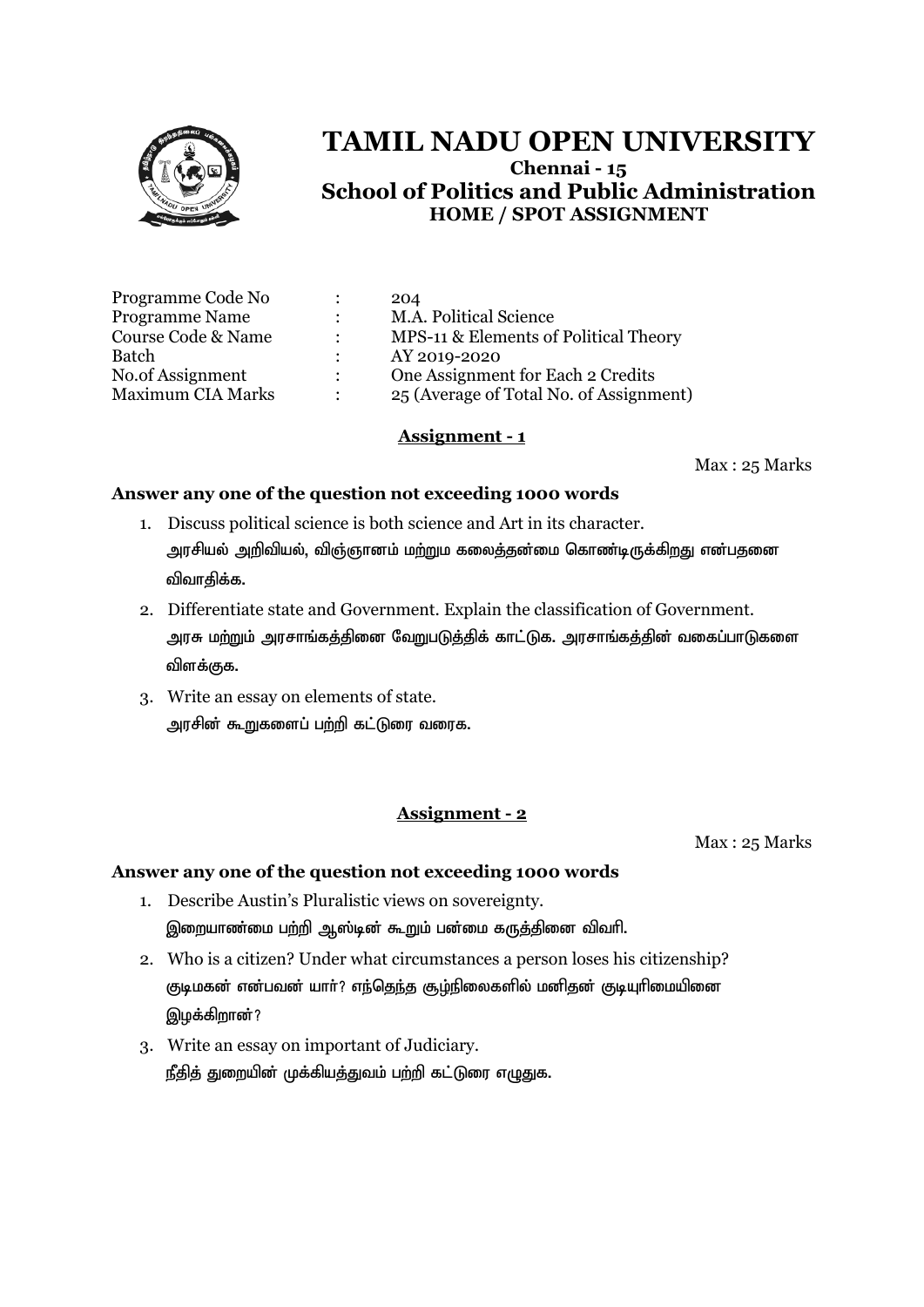#### **Answer any one of the question not exceeding 1000 words**

- 1. Describe the relationship between liberty and equality. சுதந்திரம் மற்றும் சமத்துவம் இவற்றிற்க்கு இடையேயான தொடர்பினை விவரி.
- 2. Explain the nature and scope of political science. அரசியல் அறிவியலின் தன்மை மற்றும் பரப்பெல்லையை விளக்குக.
- 3. Write an essay on origin of the state. அரசின் தோற்றம் பற்றிய கட்டுரை வரைக.

## **Assignment - 4**

Max : 25 Marks

- 1. Describe the Importance of constitution. அரசியலமைப்பின் முக்கியத்துவத்தை விவரி.
- 2. Write an essay on Sovereignity. இறைமை பற்றி ஒரு கட்டுரை எழுதுக.
- 3. Discuss the importance of equality in a democracy. மக்களாட்சியில் சமத்துவத்தின் முக்கியத்துவத்தை விவாதிக்க.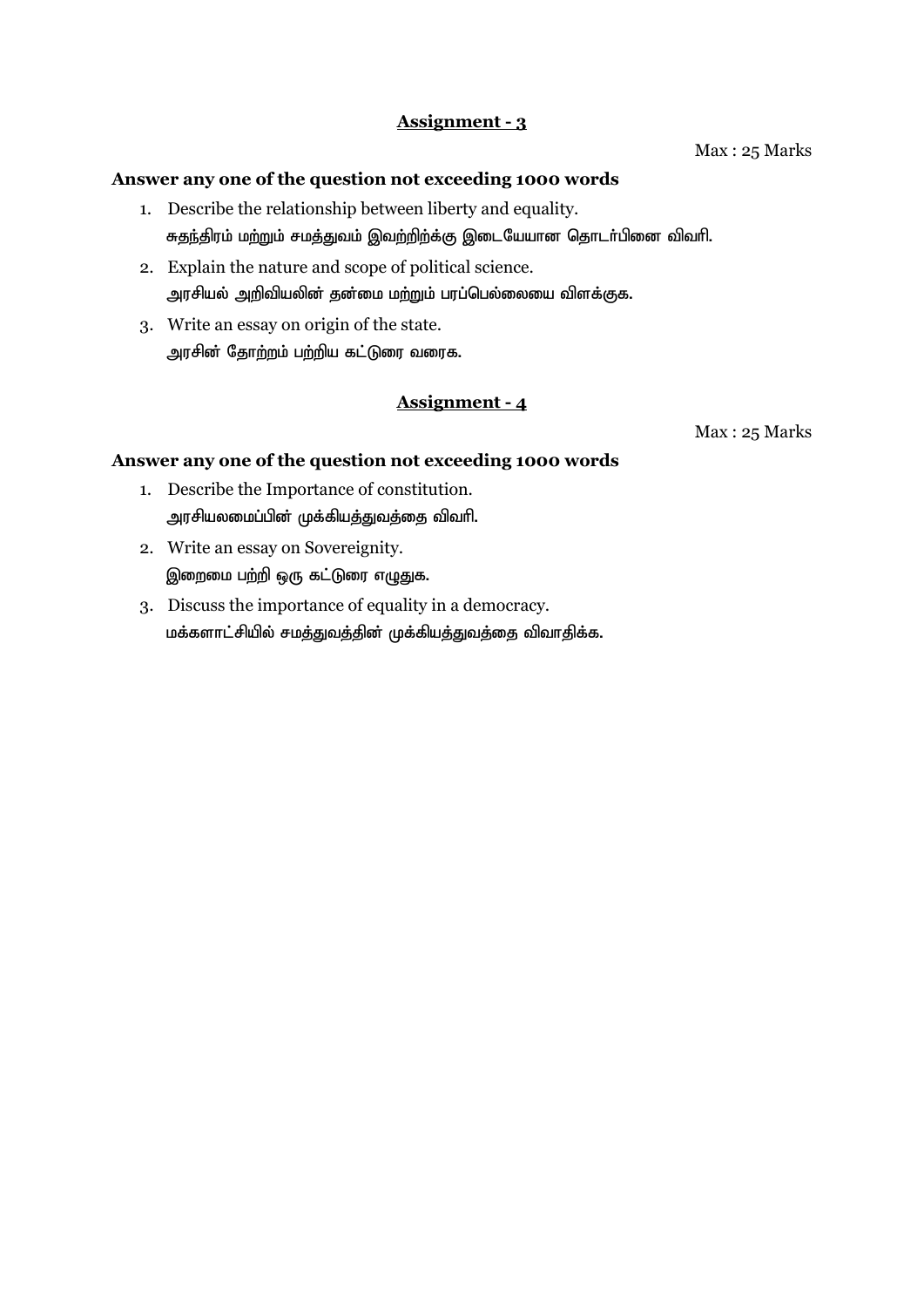

| Programme Code No        |                | 204                                     |
|--------------------------|----------------|-----------------------------------------|
| Programme Name           |                | M.A. Political Science                  |
| Course Code & Name       |                | MPS-12 & Western Political Thought      |
| Batch                    |                | AY 2019-2020                            |
| No.of Assignment         | $\mathcal{L}$  | One Assignment for Each 2 Credits       |
| <b>Maximum CIA Marks</b> | $\ddot{\cdot}$ | 25 (Average of Total No. of Assignment) |

## **Assignment - 1**

Max : 25 Marks

#### **Answer any one of the question not exceeding 1000 words**

- 1. Describe the function and scope of Political Philosophy. அரசியல் தத்துவத்தின் பணிகள் மற்றும் பரப்பெல்லையை விவரி.
- 2. Examine Platonic theory of Justice. பிளேட்டோனிக் நீதி கோட்பாட்டை ஆராய்க.
- 3. 'Aristotle is Father of Political Science'. Comment.  $"$ அரிஸ்டாட்டில் அரசியல் அறிவியலின் தந்தை யாவார் $"$  கருத்துரைக்க.

## **Assignment - 2**

Max : 25 Marks

- 1. Discuss the significant political ideas of St.Augustine. தூய அகஸ்டினின் முக்கிய அரசியல் கருத்துக்களை விவாதிக்க.
- 2. Highlight Hobbes's contribution to Western Political Thought. மேற்க்கத்திய அரசியல் சிந்தனைக்கு ஹாப்ஸ் ஆற்றியுள்ள பங்கினை வெளிப்படுத்துக.
- 3. Describe the life, works and philosophy of james mill. ஜெம்ஸ் மில்லின் வாழ்க்கை, பணிகள் மற்றும் தத்துவத்தை விவரி.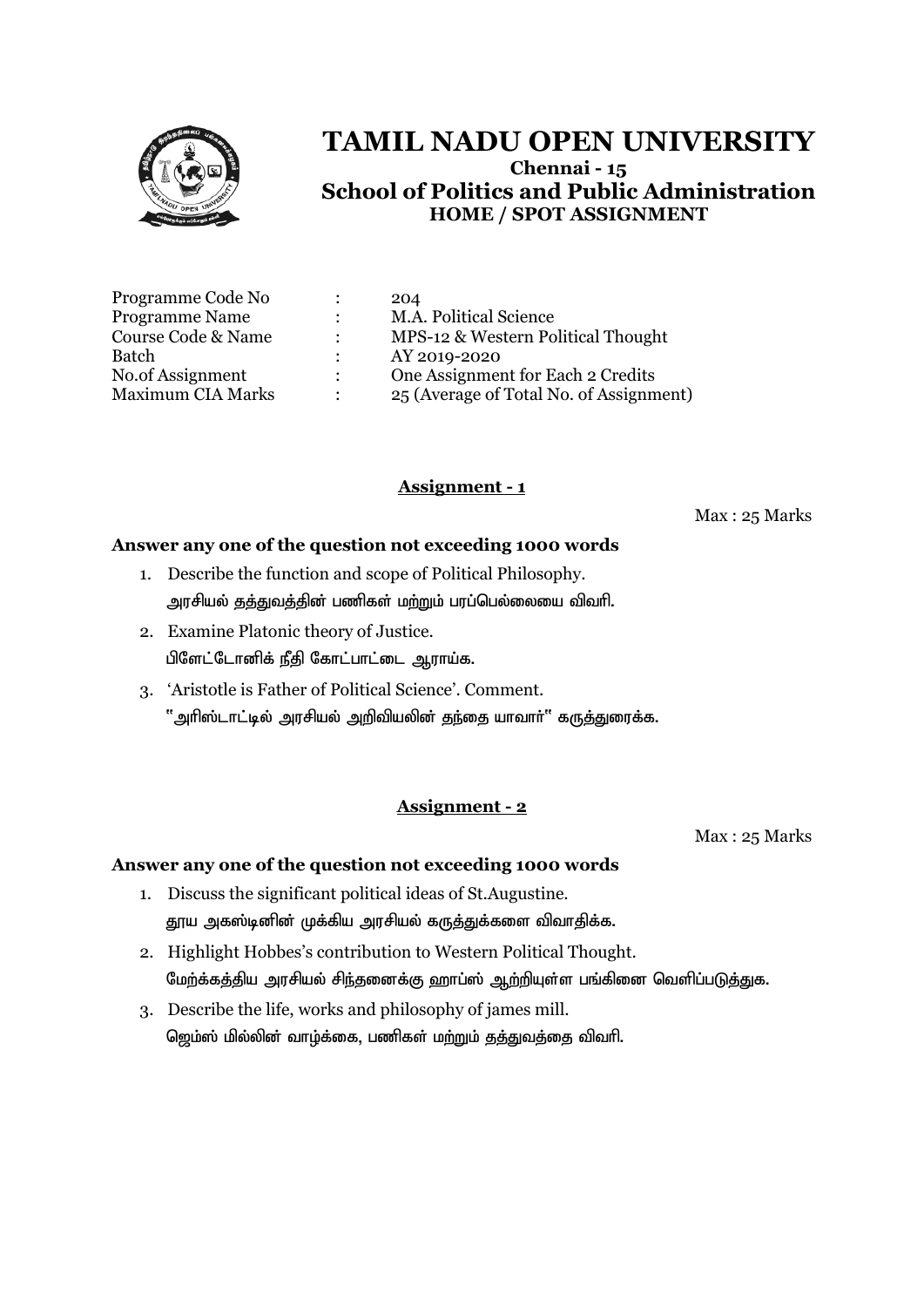Max : 25 Marks

- 1. Write an essay on Political ideas of Hegel. ஹெகலின் அரசியல் கருத்துக்கள் பற்றி ஒரு கட்டுரை வரைக.
- 2. Explain the Marxian concept of class and class struggle. காரல் மார்க்ஸின் வர்க்க மற்றும் வர்க்கப் போராட்டக் கருத்துக்களை விளக்குக.
- 3. Discuss the main principles of Machiavellian thought. மாக்கியவல்லியின் அரசியல் சிந்தனையின் முக்கியக் கொள்கைகளை விவாதிக்க.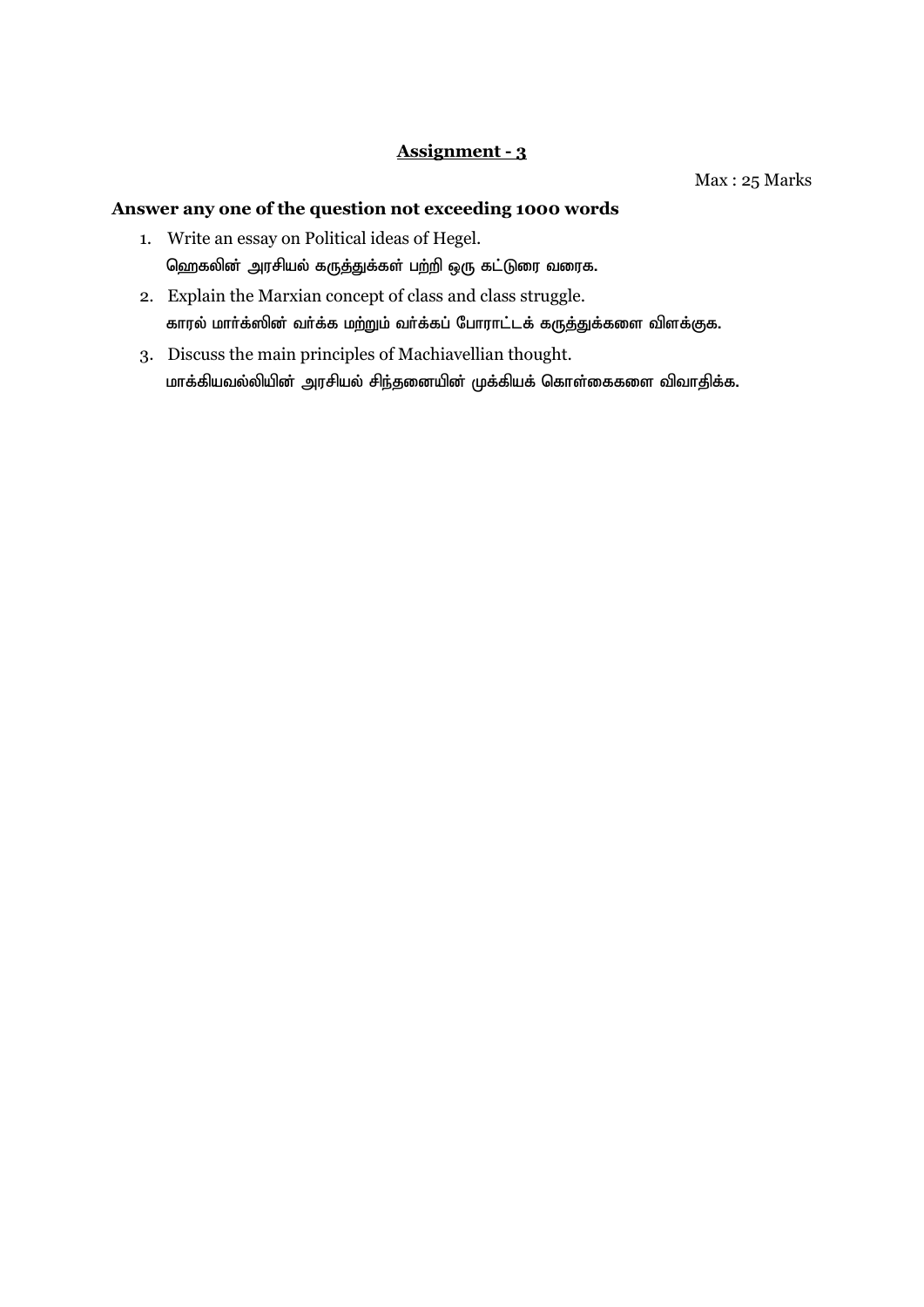

| Programme Code No        |                      | 204                                     |
|--------------------------|----------------------|-----------------------------------------|
| <b>Programme Name</b>    | $\ddot{\phantom{a}}$ | M.A. Political Science                  |
| Course Code & Name       | $\ddot{\cdot}$       | MPS-13 & Indian Government and Politics |
| Batch                    | $\ddot{\cdot}$       | AY 2019-2020                            |
| No.of Assignment         | $\ddot{\phantom{a}}$ | One Assignment for Each 2 Credits       |
| <b>Maximum CIA Marks</b> | ÷                    | 25 (Average of Total No. of Assignment) |

## **Assignment - 1**

Max : 25 Marks

#### **Answer any one of the question not exceeding 1000 words**

- 1. Explain the ideologies, values and genesis of National movement. தேசிய இயக்கத்தின் தோற்றம், மதிப்பு மற்றும் கொள்கைகளை விளக்குக.
- 2. Describe the Constitutional Development since 1773.  $1773$  லிருந்து அரசியலமைப்பு வளர்ச்சியை விவரிக்க.
- 3. Discuss the powers and functions of Prime Minister. பிரதம மந்திரியின் அதிகாரங்கள் மற்றும் பணிகளை விவாதிக்க.

## **Assignment - 2**

Max : 25 Marks

- 1. Examine the constitutional position of Governor. ஆளுநரின் அரசியலமைப்பு நிலையை ஆராய்க.
- 2. Describe the composition and role of finance commission. நிதி ஆணையத்தின் அமைப்பு மற்றும் பங்கு பணியினை விவரி.
- 3. Write an essay on Indian party system. இந்திய கட்சி முறைகள் பற்றி கட்டுரை வரைக.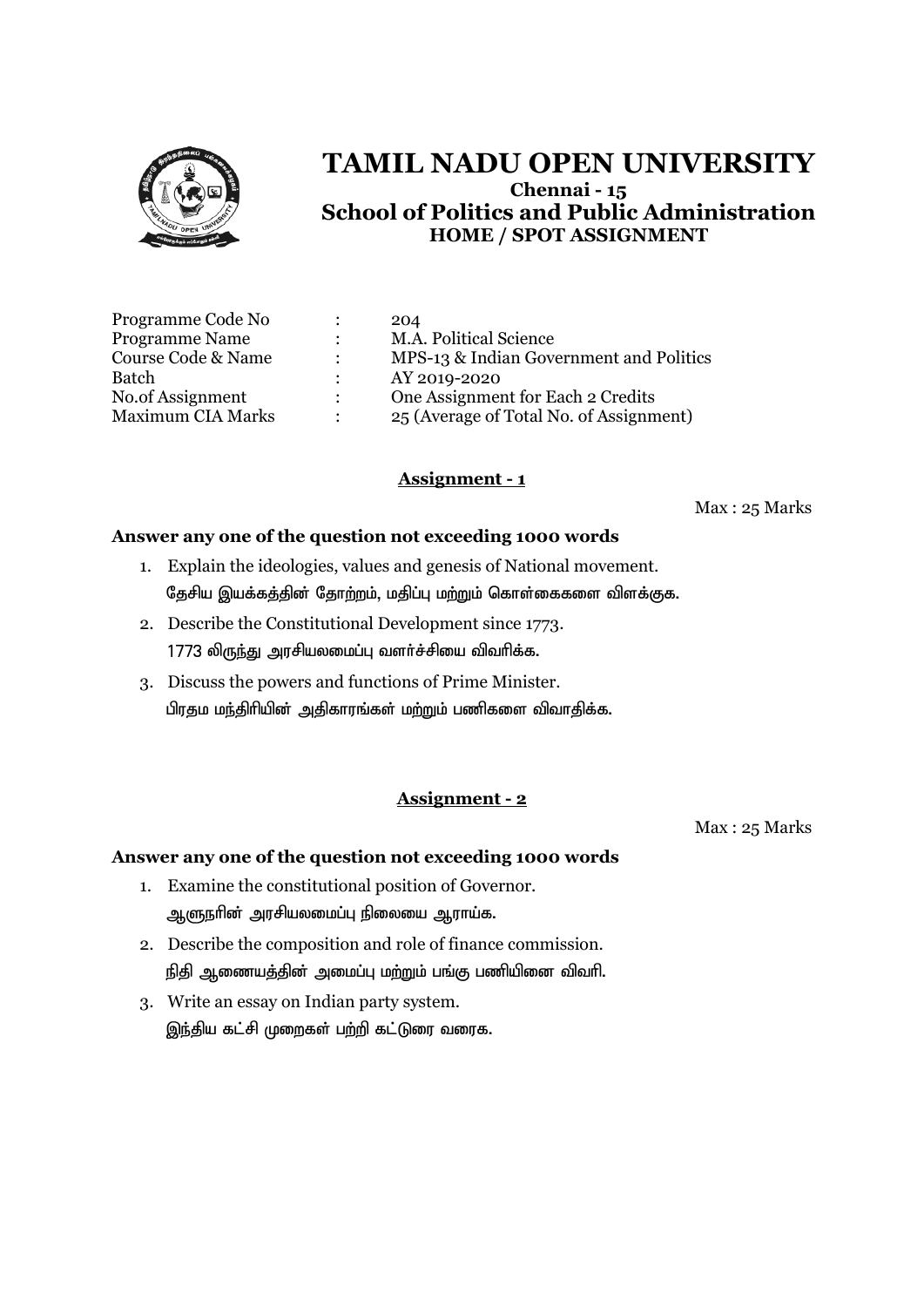Max : 25 Marks

- 1. Analyse the influence of religion and language on Indian Government. இந்திய அரசாங்கம் மீது மதம் மற்றும் மொழியின் ஆதிக்கத்தை பகுத்தாராய்க.
- 2. Examine the causes of the birth of extremist movement in India. இந்தியாவில் தீவிரவாத இயக்கம் தோன்றியதற்கான காரணங்களை ஆய்க.
- 3. Trace the development of constitution framework of Indian Administration. இந்திய நிர்வாகத்தின் அரசியலமைப்பு வரைச் சட்டத்தின் வளர்ச்சியை காண்க.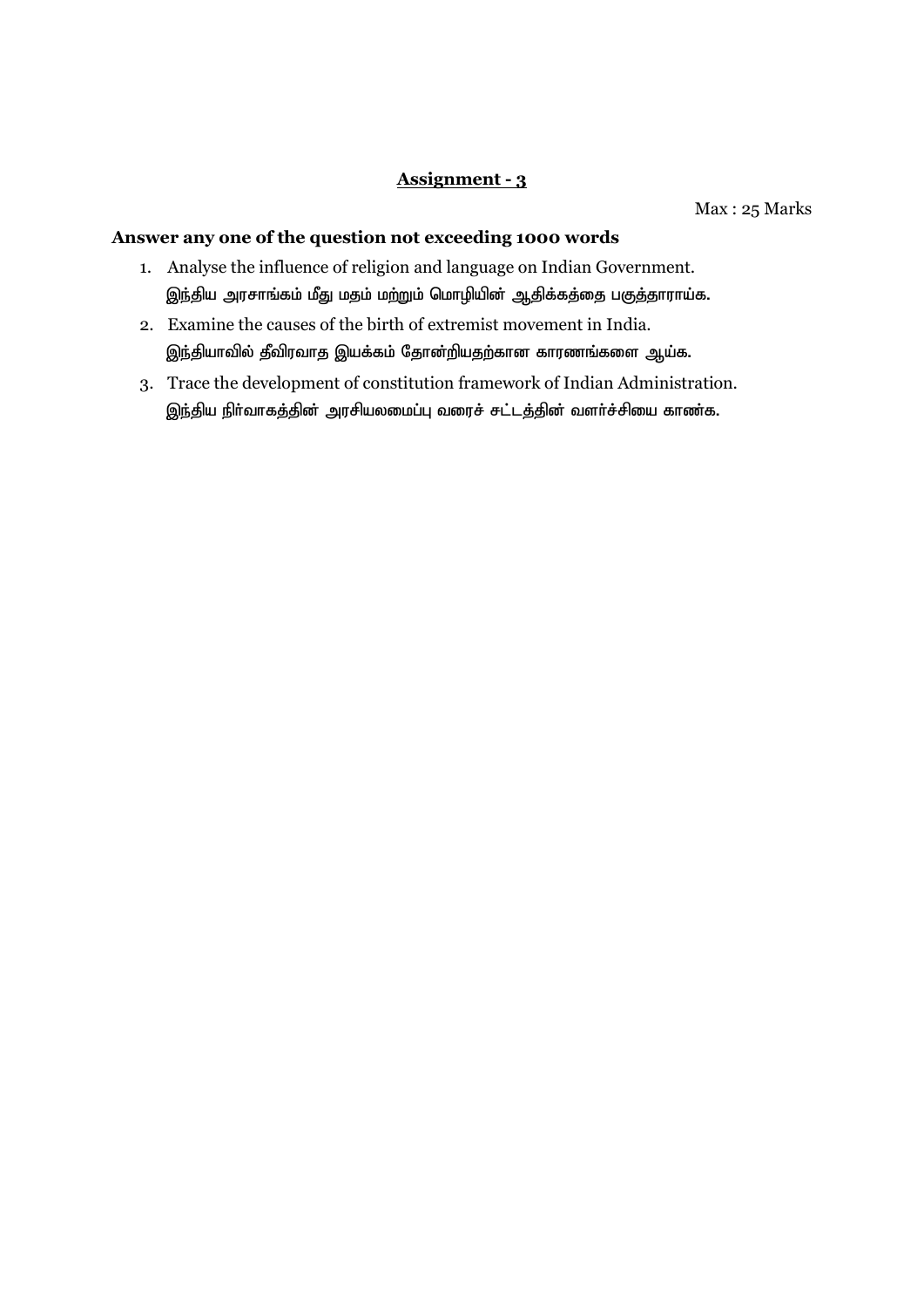

| Programme Code No        |              | 204                                          |
|--------------------------|--------------|----------------------------------------------|
| <b>Programme Name</b>    |              | M.A. Political Science                       |
| Course Code & Name       |              | MPS-14 & Principles of Public Administration |
| Batch                    |              | AY 2019-2020                                 |
| No.of Assignment         | $\mathbb{R}$ | One Assignment for Each 2 Credits            |
| <b>Maximum CIA Marks</b> |              | 25 (Average of Total No. of Assignment)      |

## **Assignment - 1**

Max : 25 Marks

#### **Answer any one of the question not exceeding 1000 words**

- 1. Trace the evolution of Public Administration. பொது நிர்வாகத்தின் பரிணாமத்தை வரையறு.
- 2. Describe the Nature and Scope of Public Administration. பொது நிர்வாகத்தின் தன்மை மற்றும் பரப்பெல்லையை விவரி.
- 3. Examine the meaning and bases of Organisation. அமைப்பின் பொருள் மற்றும் அடிப்படைகளை ஆராய்க.

## **Assignment - 2**

Max : 25 Marks

- 1. Describe the various principles of Organisation. அமைப்பின் பல்வேறு மூலக்கோட்பாடுகளை விவரிக்க.
- 2. Describe the Styles of Leadership. குலைமையின் பாணிகளை விவரி.
- 3. Analyse the methods of Traning. பயிற்சியின் வமிமுறைகளை பகுத்தராய்க.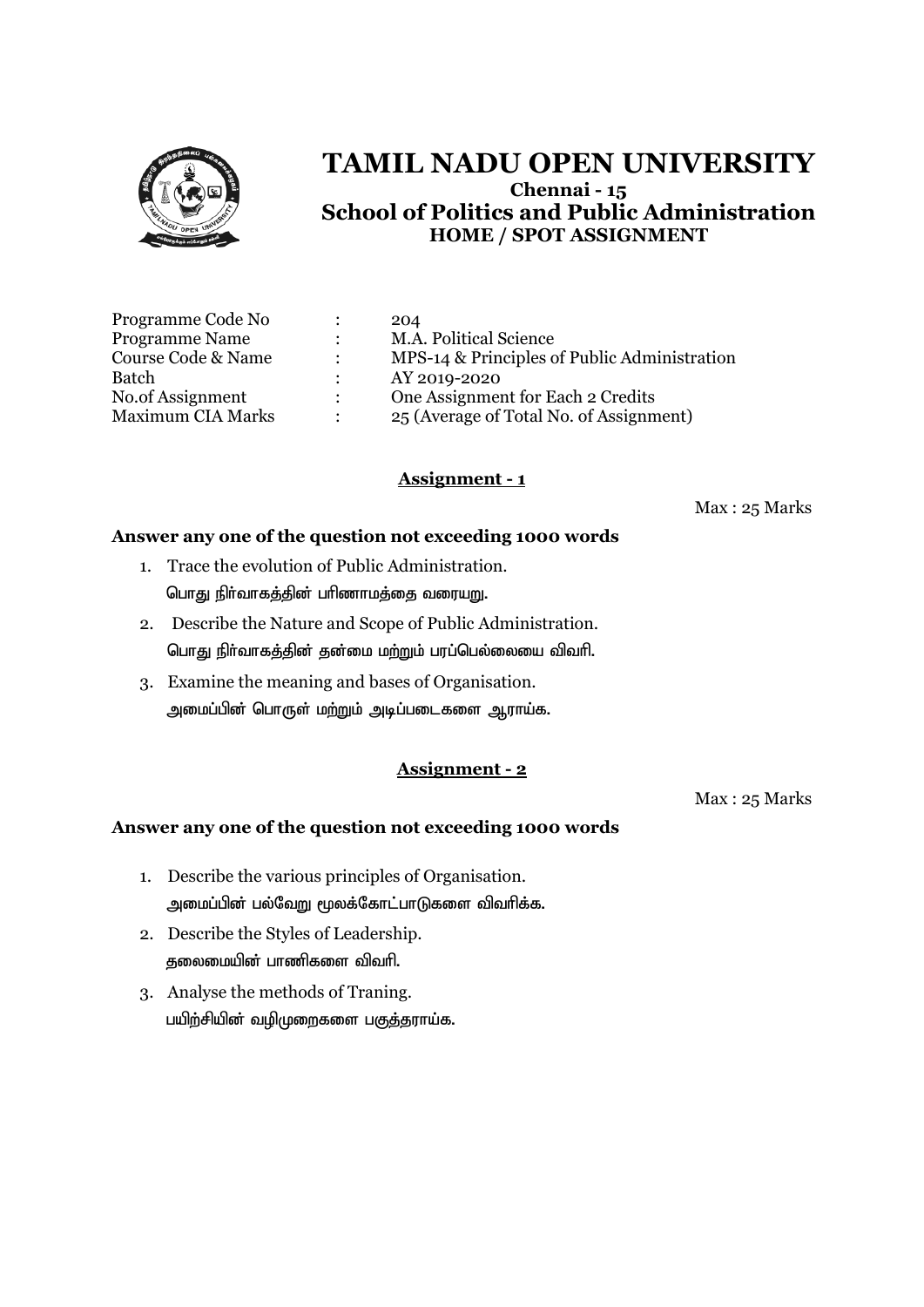- 1. Write an essay on the control over public expenditure in India. இந்தியாவின் பொது செலவினங்கள் மீதான கட்டுப்பாடு பற்றி ஒரு கட்டுரை எழுதுக.
- 2. Describe the principles of organisation. அமைப்பின் கொள்கையினை விவரி.
- 3. Discuss the internal control of organisation. அமைப்பின் உள்கட்டுப்பாடுகளை விவாதிக்க.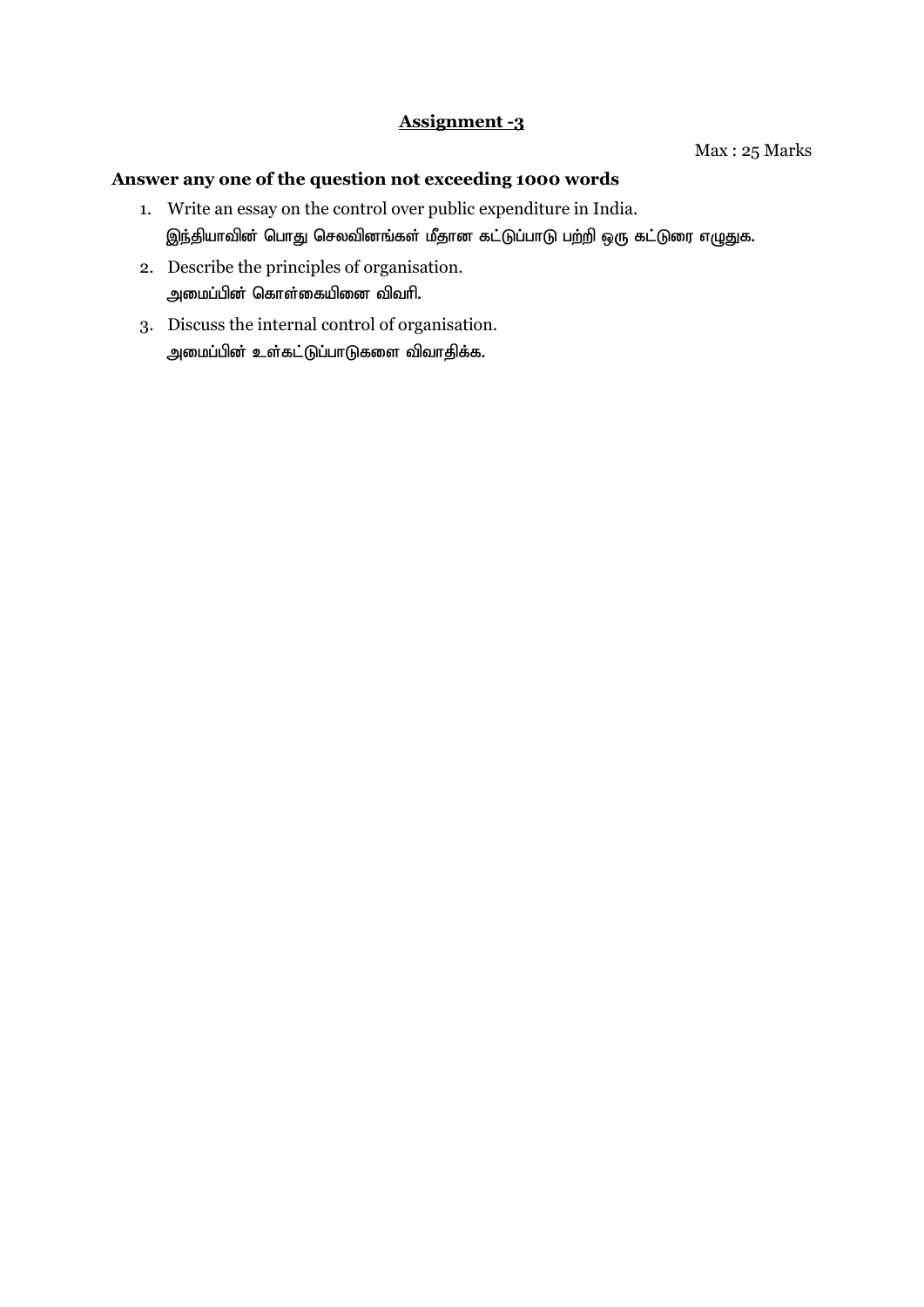

| Programme Code No        |                      | 204                                     |
|--------------------------|----------------------|-----------------------------------------|
| Programme Name           | $\ddot{\phantom{a}}$ | M.A. Political Science                  |
| Course Code & Name       | $\ddot{\cdot}$       | MPS-15 & International Relations        |
| Batch                    |                      | AY 2019-2020                            |
| No.of Assignment         |                      | One Assignment for Each 2 Credits       |
| <b>Maximum Marks</b>     | ٠                    | 100                                     |
| <b>Maximum CIA Marks</b> |                      | 25 (Average of Total No. of Assignment) |
|                          |                      |                                         |

#### **Assignment - 1**

Max : 25 Marks

#### **Answer any one of the question not exceeding 1000 words**

- 1. Discuss the nature and scope of International Relations. பன்னாட்டு உறவுகளின் தன்மை மற்றும் பரப்பெல்லையை விவாதிக்க.
- 2. 'Terrorism is a new threat in the Post-Cold War World' Comment? "பிந்தைய பனிப்போர் உலகில் பயங்கரவாதம் ஒரு புதிய அச்சுறுத்தலாகும்" - கருத்துரைக்க.
- 3. Describe the elements of National Power. தேசிய அதிகாரத்தின் மூலக்கூறுகளை விவரி.

## **Assignment - 2**

Max : 25 Marks

#### **Answer any one of the question not exceeding 1000 words**

1. Critically examine the relevance of balance of power system in the present nuclear era.

தற்போதைய அணுசக்தி காலத்தில் அதிகார சமநிலை முறைமையின் உகந்த தன்மையை கூர்ந்து ஆராய்க.

- 2. Analyse the impact of Nuclear Non-Proliferation Treaty. அணுசக்தி குறைப்பு ஒப்பந்தத்தின் தாக்கத்தை பகுத்தாராய்க.
- 3. Describe the determinants and objectives of Foreign Policy. வெளிநாட்டு கொள்கையின் நோக்கங்கள் மற்றும் நிர்ணயிக்கும் காரணிகளை விவரி.